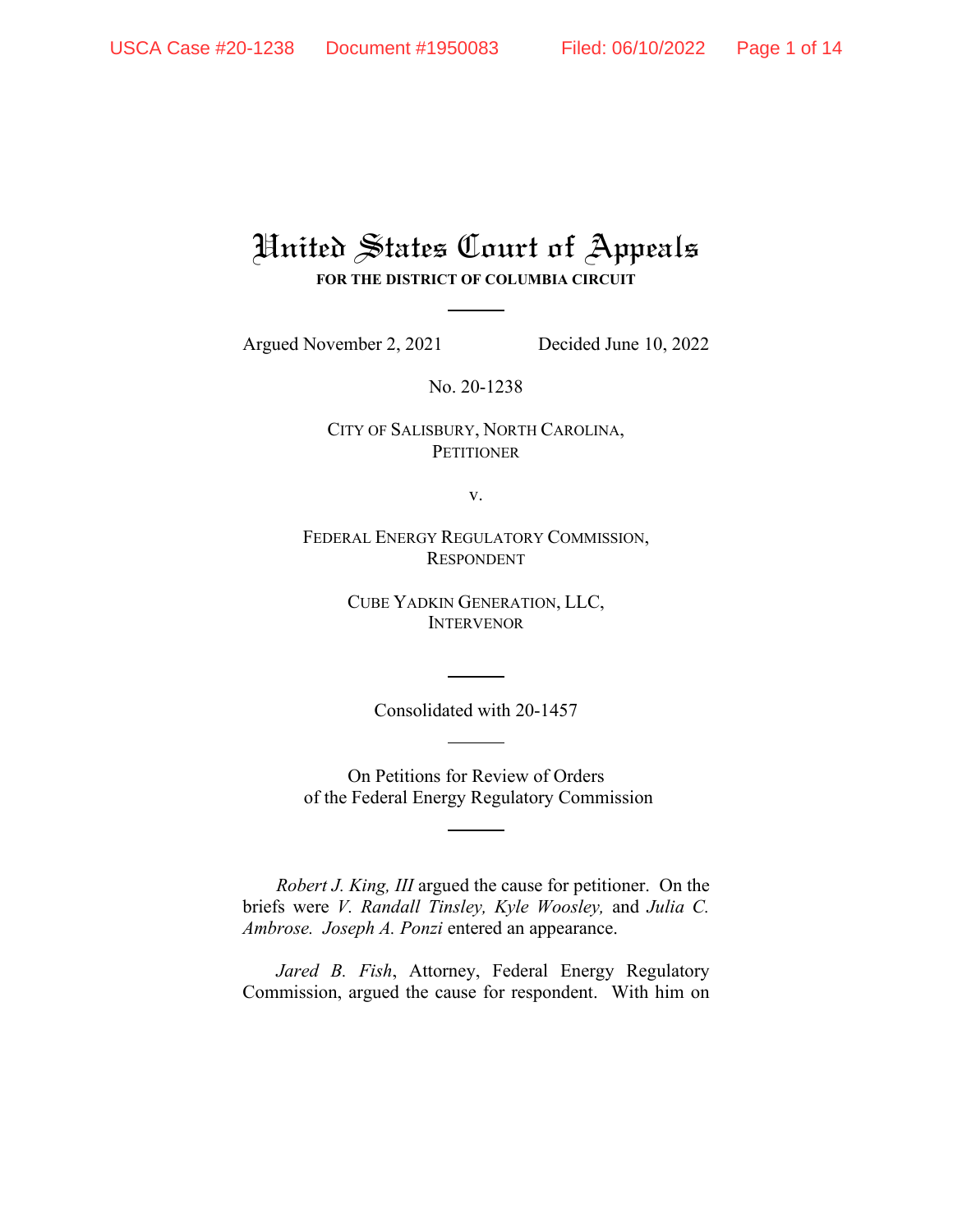the brief were *Matthew R. Christiansen*, General Counsel, and *Robert H. Solomon*, Solicitor.

*Sharon L. White* and *Julia S. Wood* were on the brief for intervenor Cube Yadkin Generation, LLC in support of respondent.

Before: KATSAS and JACKSON, [\\*](#page-1-0) *Circuit Judges*, and GINSBURG, *Senior Circuit Judge*.

Opinion of the Court filed by *Circuit Judge* KATSAS.

KATSAS, *Circuit Judge*: The Federal Energy Regulatory Commission has licensed Cube Yadkin Generation LLC to operate a series of hydroelectric dams on the Yadkin River in North Carolina. The license requires Cube to develop a plan to protect a nearby water pump station from flooding. In the order under review, FERC approved a plan to do so by raising the station's sensitive equipment above the water levels expected during extreme flooding. We hold that this order correctly construed the license and was not arbitrary.

I

A

Two federal statutes govern the regulation of hydroelectric dams. The Federal Power Act makes it unlawful to operate such dams in the navigable waters of the United States without a license from FERC. 16 U.S.C. § 817(1). The Clean Water Act preserves the states' ability to regulate hydroelectric dams and other projects that "may result in any discharge" into

<span id="page-1-0"></span><sup>\*</sup> Judge Jackson participated in the oral argument but not the decision of this case.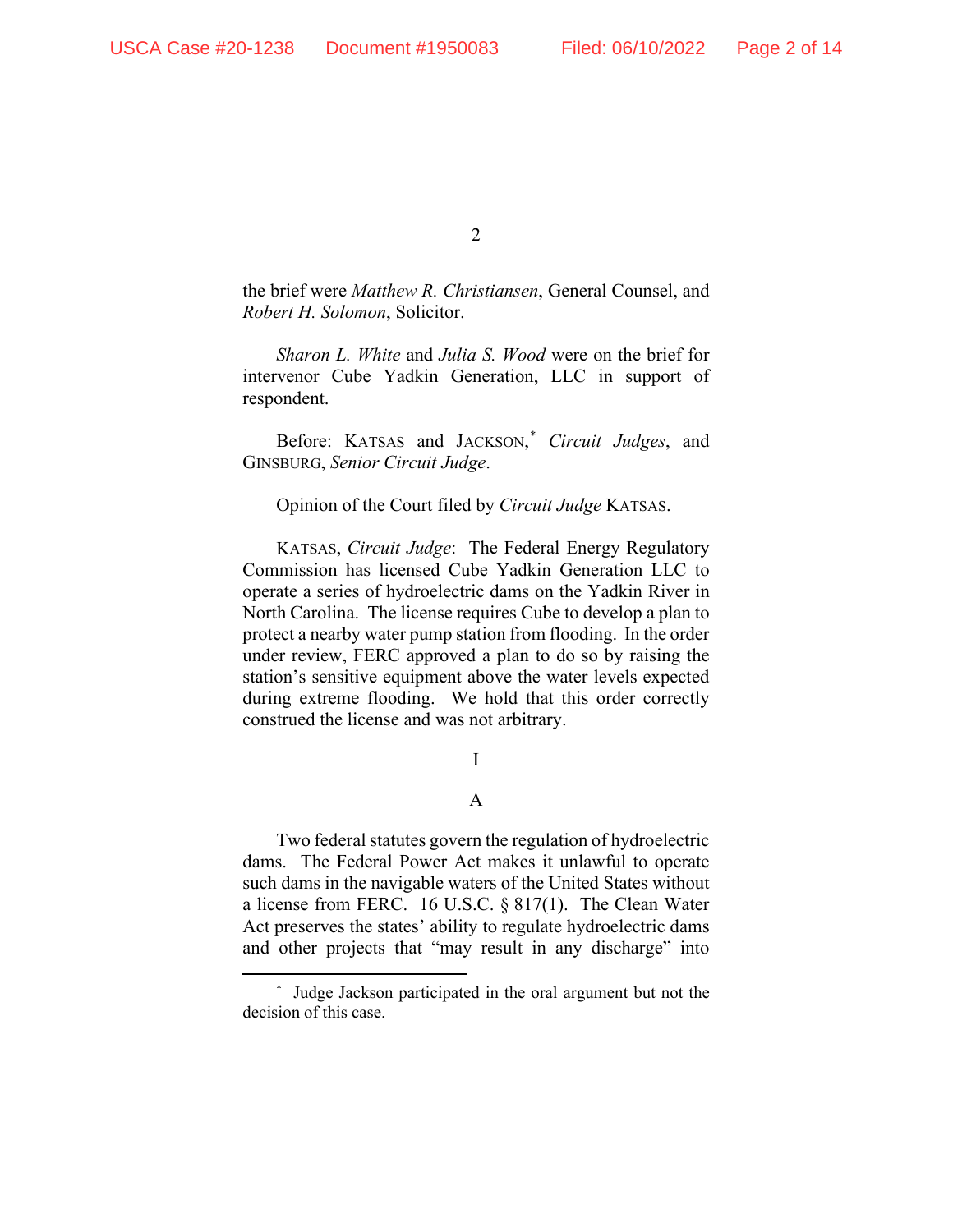navigable waters. 33 U.S.C. § 1341(a)(1); *see S.D. Warren Co. v. Me. Bd. of Envtl. Prot.*, 547 U.S. 370, 373–74 (2006). A FERC hydroelectric license thus is ineffective until the relevant state issues or waives a water quality certification, 33 U.S.C. § 1341(a)(1), which may impose conditions to control pollution or implement other state laws, *id.* § 1341(d). If FERC licenses a dam under the Federal Power Act, such stateimposed conditions become part of the federal license by operation of law. *Id*.

B

Since 1958, the federal government has licensed a hydroelectric dam project along the Yadkin River in central North Carolina. The project's northern-most facility is the High Rock Dam, which provides electricity for local communities. The dam has caused sediment deposits to accumulate, which has led to rising upstream water levels.

The city of Salisbury, North Carolina relies on the river for drinking water, which it obtains by operating a pump station about 20 miles upstream from the dam. Rising water levels pose two threats to the station. During moderate flooding, the river washes out its access road, preventing workers from reaching it. During severe flooding, the water level approaches the floor of elevated rooms that house the station's sensitive mechanical and electrical systems. Although such equipment has never suffered flood damage since the station was built in 1917, a storm in 2003 brought the water level to within a few feet of the equipment-room floor.

During re-licensing proceedings, Salisbury pressed its concerns with federal and state regulators. It asked FERC to require Cube's predecessor to build the city a new pump station in a less flood-prone area. FERC staff recommended a more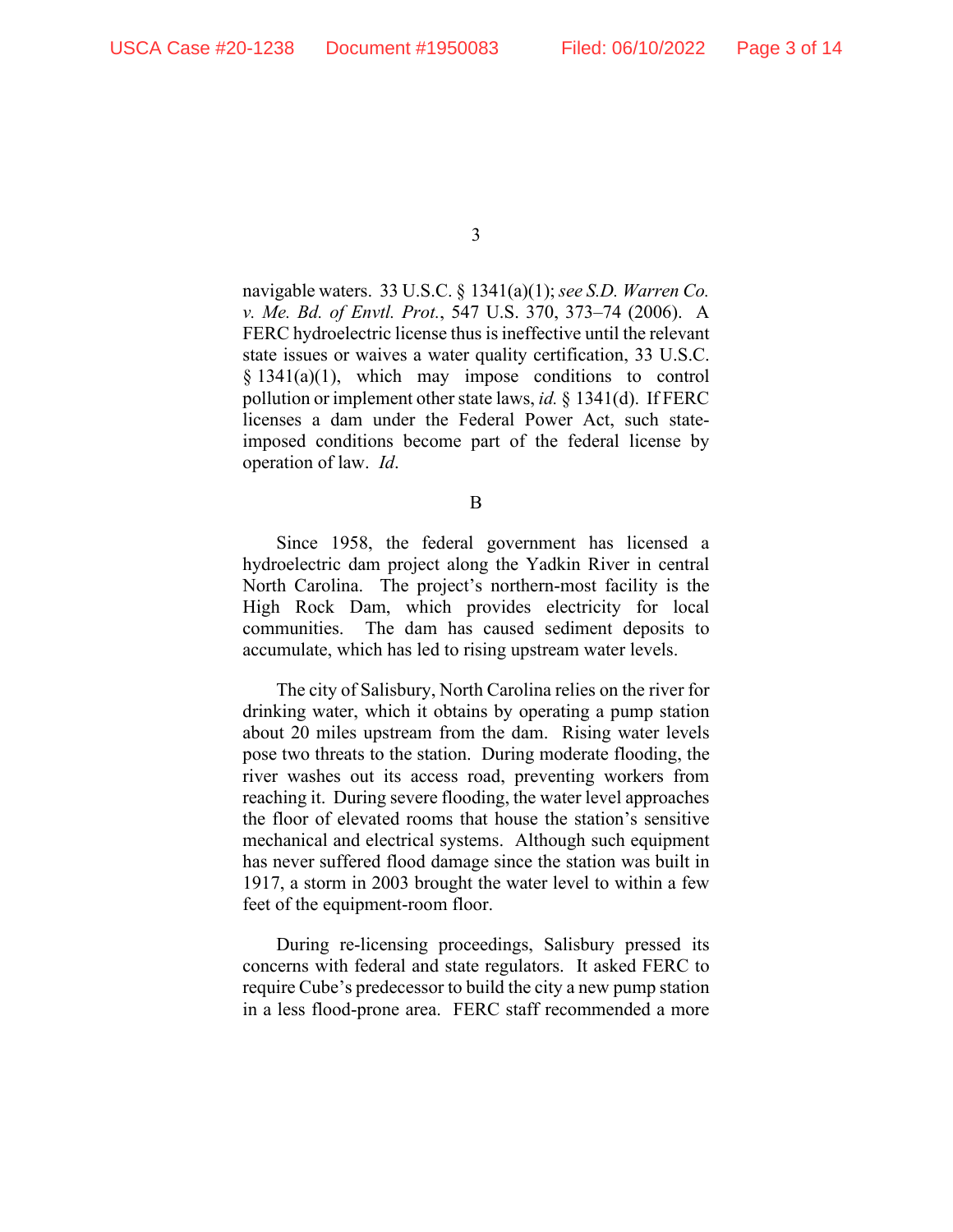modest requirement—development of a flood protection plan for the existing station. The Commission declined to impose either requirement. *Alcoa Power Generating, Inc.*, 156 FERC ¶ 62,210, PP 67–69 (2016) (Licensing Order).

Salisbury had more success at the state level. North Carolina conditioned its water quality certification on the development of a flood protection plan for the pump station. When FERC renewed the license for the dam, this stateimposed requirement became part of the federal license. Licensing Order, 156 FERC ¶ 62,210, P 180, Appendix A.

 $\mathcal{C}$ 

Cube currently operates the Yadkin River dam project. As required by its license, Cube developed a flood protection plan for the pump station. The plan calls for dredging to reduce sediment. To address flooding of the access road, it also calls for electronic upgrades to allow remote operation of the station, as well as an amphibious vehicle to allow physical access in case of emergency. Finally, the plan calls for raising the pump station's equipment above the highest projected flood level. Salisbury objected that raising the equipment would damage the station and violate state building codes. Cube responded that the proposed modifications would be reviewed for engineering soundness and code compliance. North Carolina did not object to the plan in substance, but it required Cube to submit further details for review prior to construction.

FERC approved the plan. It found that Cube's proposal to further elevate the pump station's equipment was consistent with the water quality certification and otherwise reasonable. *Cube Yadkin Generation LLC*, 170 FERC ¶ 62,143, PP 30–31 (2020) (Approval Order). FERC acknowledged Salisbury's preference for a new pump station but noted that Cube's plan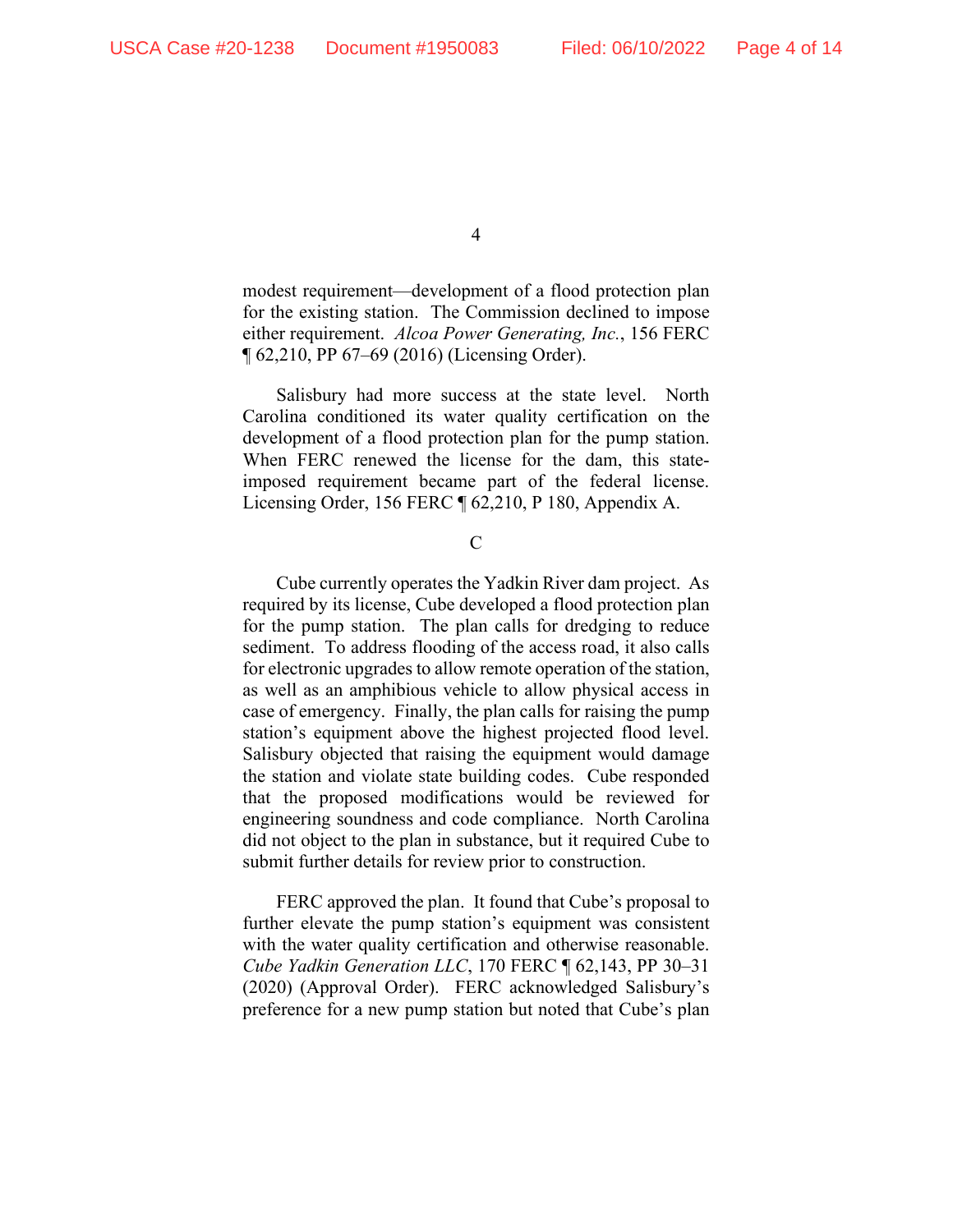"achieves similar results" at "significantly less" cost—upwards of \$16 million for a new pump station, versus \$2.8 million to modify the existing structure. *Id.* P 31.

FERC denied rehearing in relevant part. It again approved Cube's proposal to raise the pump station's equipment rather than to build a new pump station. *Cube Yadkin Generation LLC*, 172 FERC ¶ 61,254, P 29 (2020) (Rehearing Order). FERC declined to consider whether Cube's proposal was consistent with state-law siting, design, and water-quality standards. *Id.* P 32. Finally, FERC found inapplicable to the pump station a federal regulation requiring sound engineering practices for hydroelectric dams. *Id.* P 34.

Salisbury petitioned for review of FERC's decision approving the plan to elevate the pump station's equipment. Cube has intervened in support of the Commission. We have jurisdiction under 16 U.S.C. § 825*l*(b).

### II

We begin by considering the condition imposed by the North Carolina water quality certification, which requires Cube to develop a flood protection plan for Salisbury's pump station. The parties raise two disputes about the scope of this condition, as well as a dispute about deference.

# A

FERC asks us to defer to its interpretation of the condition. It invokes cases stating that the Commission is entitled to deference when construing license conditions that it imposes under the Federal Power Act. *See*, *e.g.*, *Pacific Gas & Electric Company v. FERC*, 720 F.2d 78, 84 (D.C. Cir. 1983).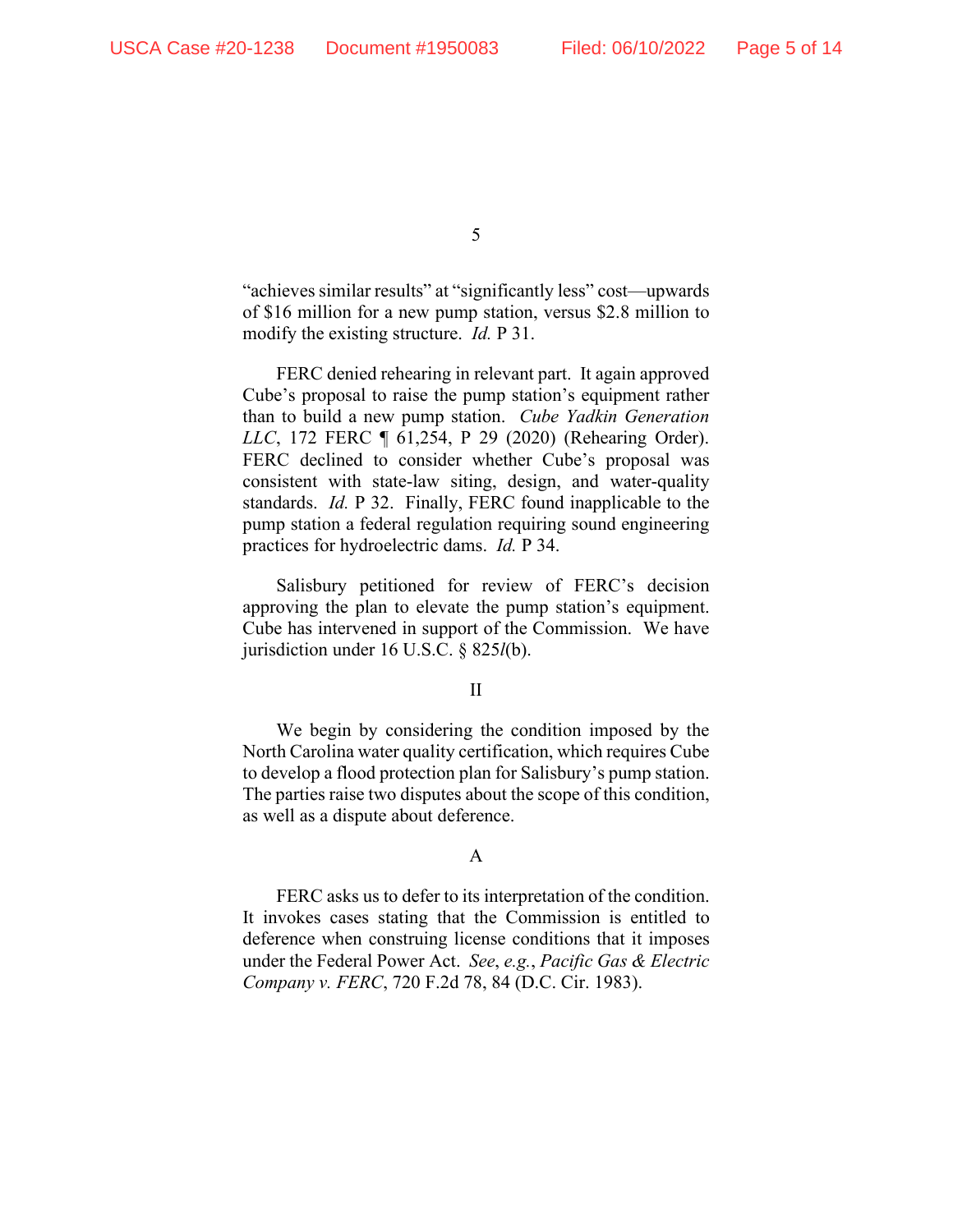We are not so sure that deference is appropriate here, because state-imposed conditions under the Clean Water Act raise distinctive deference questions. That Act preserves a primary role for the states in regulating emissions into navigable waters. *Solid Waste Agency of N. Cook Cnty. v. U.S. Army Corps of Eng'rs*, 531 U.S. 159, 174 (2001). Accordingly, FERC "may not alter ... conditions imposed by the states" in a water quality certification. *U.S. Dep't of Interior v. FERC*, 952 F.2d 538, 548 (D.C. Cir. 1992); *see also Keating v. FERC*, 927 F.2d 616, 622 (D.C. Cir. 1991) (Clean Water Act permits states "to block, for environmental reasons, local water projects that might otherwise win federal approval"). Given this assignment of substantive authority to the states, we are reluctant to vest in FERC the interpretive authority to resolve ambiguities in water-quality certifications as it thinks best.

We reserve the deference issue. As explained below, we conclude that FERC has adopted the best interpretation of the disputed condition, so we need not decide who must yield when the agency and the court reach competing reasonable interpretations. *See*, *e.g.*, *Truck Trailer Mfrs. Ass'n v. EPA*, 17 F.4th 1198, 1201 n.1 (D.C. Cir. 2021).

B

The condition at issue requires Cube to develop a flood protection plan that includes:

[1] Physical modifications to the facilities such as a protective dike for the pump station, [2] improved access to the pump station with the road consistent with the City of Salisbury's design or [3] other feasible option(s) for achieving the same benefits.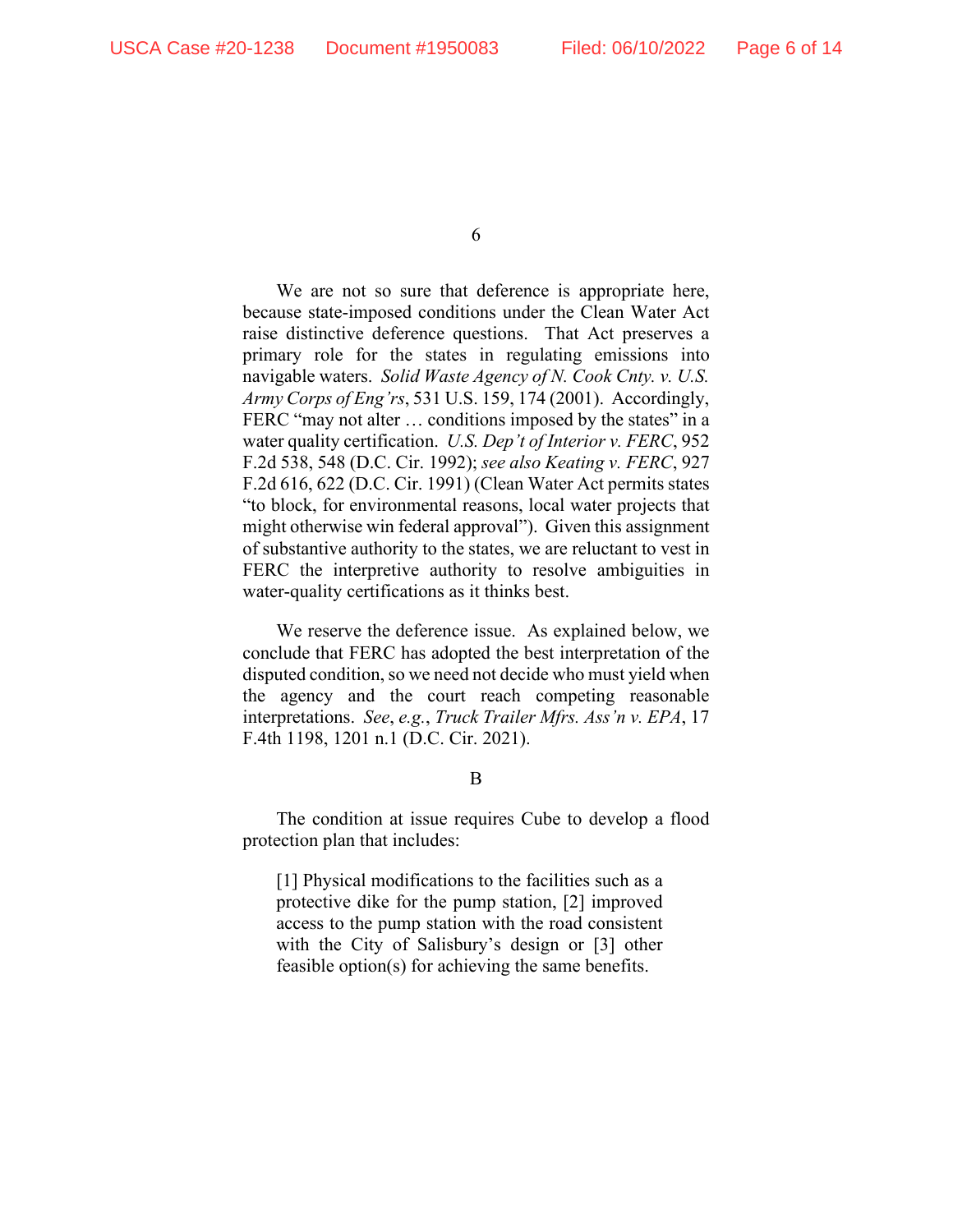Licensing Order, 156 FERC ¶ 62,210, P 180, Appendix A. As shown above, this text has three clauses: The first requires *physical modifications* to the pump station facilities. The second requires *improved access* to the pump station. The third permits *other feasible options* in place of the first two.

The parties' first interpretive dispute centers on the phrase "consistent with the City of Salisbury's design" in the second clause. The parties agree that it governs provisions for *improved access* to the pump station. But Salisbury reads the phrase as qualifying the first and third clauses as well as the second. So while the first clause requires physical modifications "such as a protective dike," Salisbury contends that any physical modifications must also be consistent with the city's design. Likewise, while the third clause permits other options that achieve the "same benefits" as physical modifications, Salisbury contends that these options must achieve not only the same benefits as a dike, but also the same benefits as the city's design. And since the city asked for Cube to build it a new pump station, Salisbury concludes that any physical modifications, or other options in their place, must afford the same benefits as a new pump station.

This proposed construction is untenable. Under the rule of the last antecedent, "a limiting clause or phrase … should ordinarily be read as modifying only the noun or phrase that it immediately follows." *Lockhart v. United States*, 577 U.S. 347, 351 (2016) (quoting *Barnhart v. Thomas*, 540 U.S. 20, 26 (2003)). If that noun or phrase does not fit, the limiting clause should then be read to modify "the nearest reasonable referent." A. Scalia & B. Garner, *Reading Law: The Interpretation of Legal Texts* 152 (2012); *see Grecian Magnesite Mining, Indus. & Shipping Co. v. Comm'r*, 926 F.3d 819, 824 (D.C. Cir. 2019) ("ordinarily, and within reason, modifiers and qualifying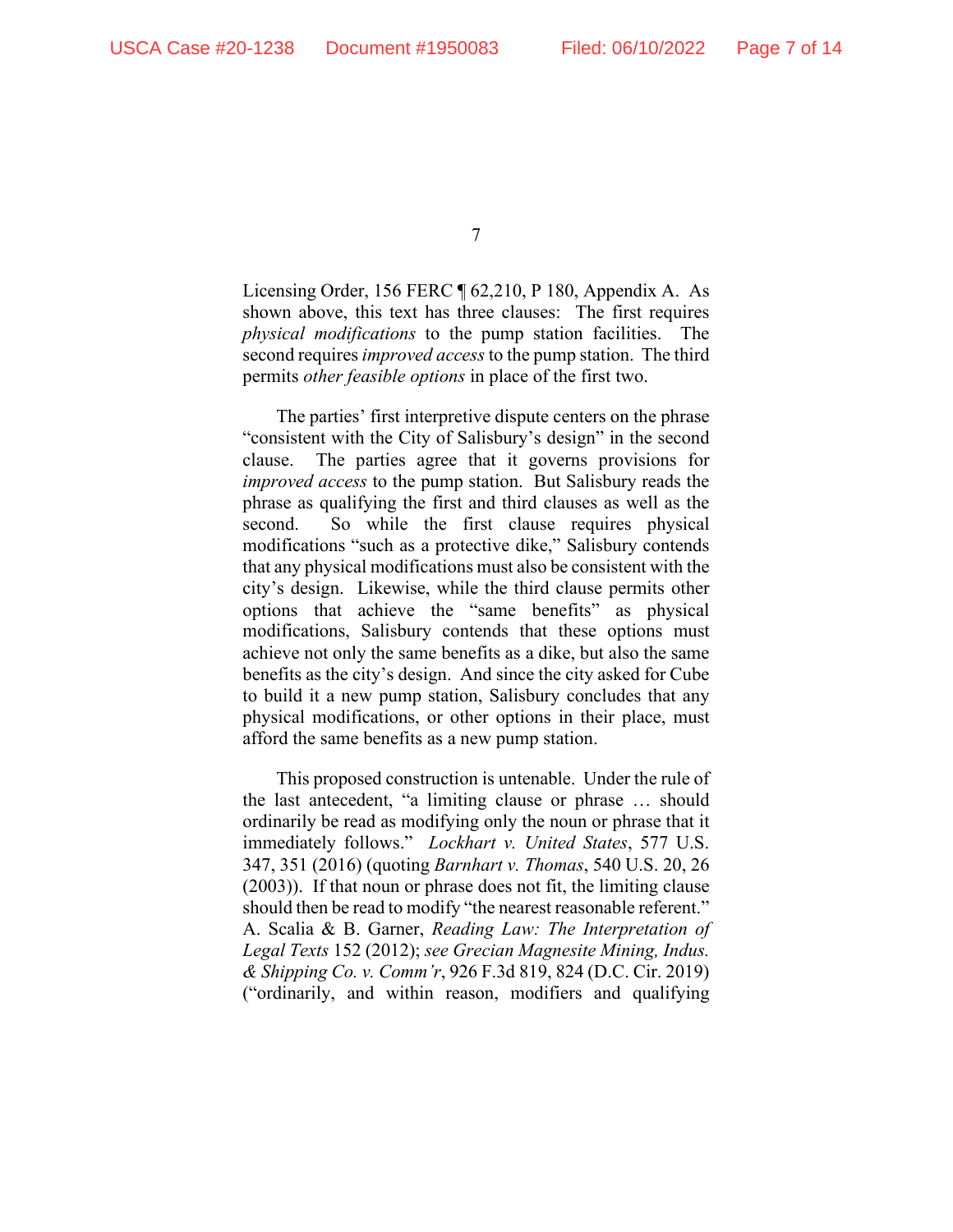phrases attach to the terms that are nearest"). Here, the nearest referent is the noun "access" or, alternatively, the noun phrase "improved access to the pump station with the road." Those referents fit naturally with the limiting phrase "consistent with the City of Salisbury's design," as Cube's access plan must integrate with the city's existing road network. And because the nearest referent is also a reasonable one, there is no basis for reading the limiting phrase to modify other, more-distant language in the first or third clauses of the condition.

In contrast, Salisbury would have the phrase "consistent with the City of Salisbury's design" qualify the more remote noun "modifications." That is not grammatically possible. In some circumstances, an adjectival phrase may modify each of the nouns in a preceding list, through what is called the seriesqualifier canon. But for that canon to apply, the nouns must appear in a "straightforward, parallel construction," *Facebook, Inc. v. Duguid*, 141 S. Ct. 1163, 1169 (2021) (quoting *Reading Law*, *supra*, at 147), as in the phrase "the laws, the treaties, and the constitution of the United States," *see Lockhart*, 577 U.S. at 352 (cleaned up). Here, the relevant syntax is anything but straightforward or parallel. In the second clause of the condition, the central noun *access* is modified by one adjective ("improved") and two prepositional phrases ("to the pump station" and "with the road") as well as by the contested phrase "consistent with the City of Salisbury's design." In the first clause, the central noun *modifications* is modified by one adjective ("physical") and one prepositional phrase ("to the facilities") and is illustrated by a phrase of two prepositional phrases ("such as a protective dike for the pump station"). Given all these "internal modifiers or structure," the phrase *consistent with the City of Salisbury's design* simply cannot skip over 21 intervening words, six intervening nouns, and five intervening prepositional phrases to qualify *modifications* as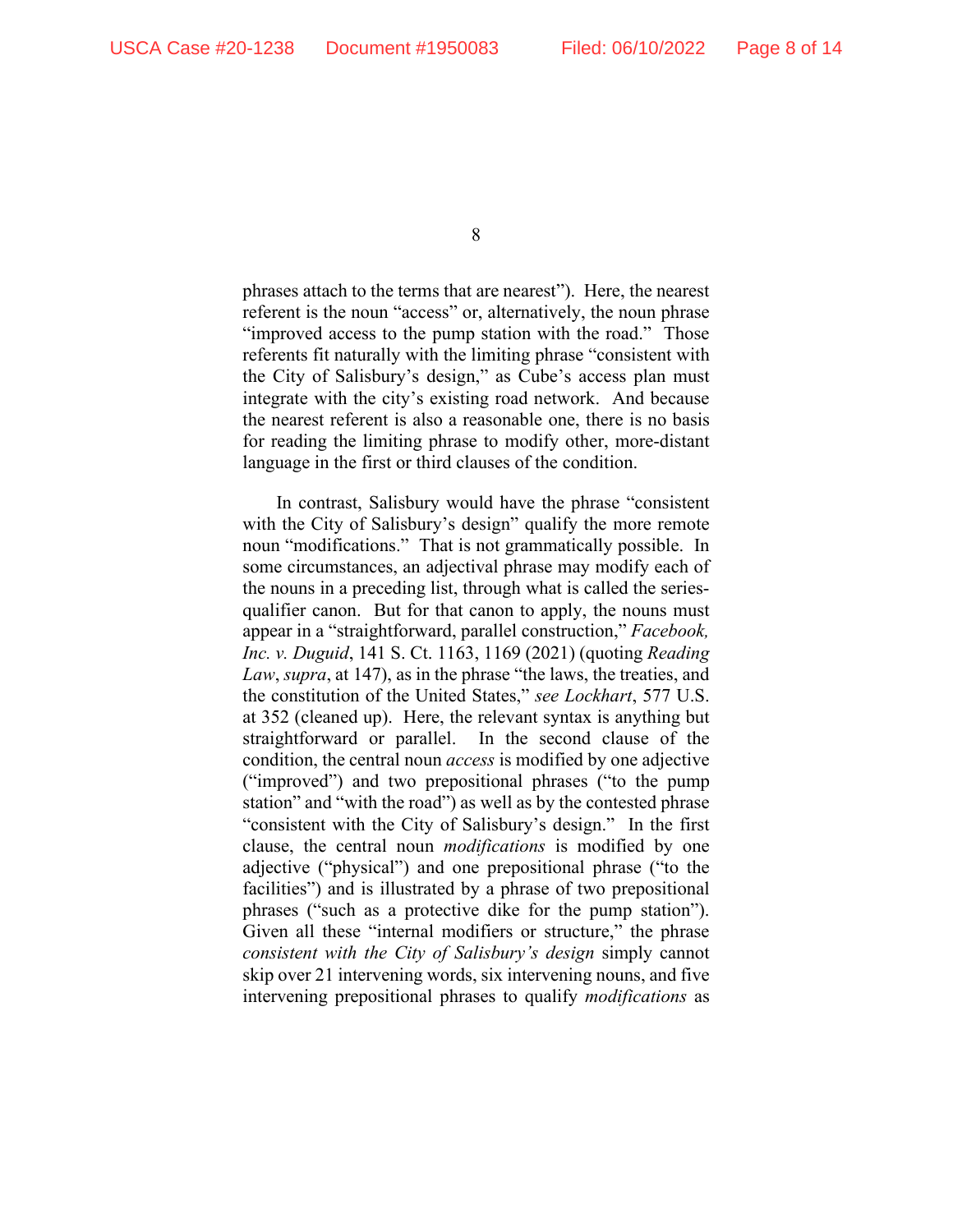well as *access*. *See id.*; *see also Yellen v. Confederated Tribes of the Chehalis Reservation*, 141 S. Ct. 2434, 2455 (2021) (Gorsuch, J., dissenting).

Nor can the phrase modify the third clause in the way that Salisbury urges. Introduced by the conjunction *or*, the third clause permits other options "for achieving the same benefits" as the required physical modifications or improved access. For access improvements, these other options must achieve the same benefits as improved access "consistent with the City of Salisbury's design." But for physical modifications to the pump station, the other options must achieve the same benefits as modifications "such as a protective dike." In short, because *consistent with the City of Salisbury's design* qualifies *improved access* but not *physical modifications*, it likewise qualifies "other feasible options" for improved access, but not for physical modifications.

### C

Any modification to pump station facilities must offer the "same benefits" as a protective dike, but what are those benefits? The parties agree that a plan must enable the station to continue operating during a flood. Salisbury asserts that a plan must also ensure that the station itself remains entirely dry.

A "benefit" is a "useful aid" or something that "promotes well-being." *Fischer v. United States*, 529 U.S. 667, 677 (2000) (quoting *Webster's Third New International Dictionary* 204 (1971)). As this definition implies, what counts as a benefit must be understood in relation to some underlying goal—a useful aid *for what*? *See id.* at 677–80. Ice covering a lake is a benefit for skating, but not for swimming.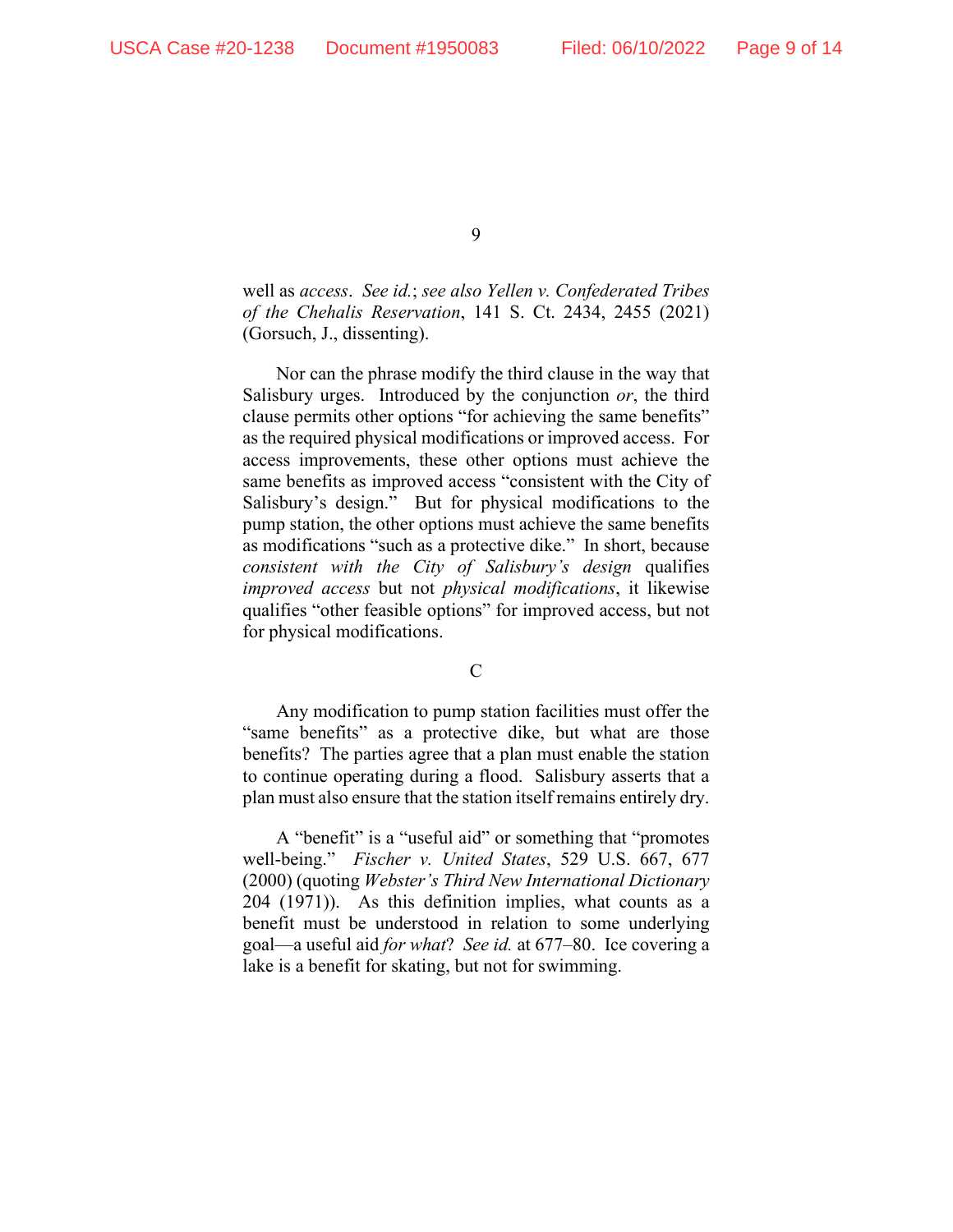Salisbury built its pump station to operate, but not remain entirely dry, during floods. According to its own expert, the whole point of housing the station's mechanical and electrical equipment in elevated rooms was to permit operations when flood waters submerged the lower portion of the station. J.A. 87. And since 1917, this design has achieved that objective even though floods have reached high up the station's outer walls. FERC thus correctly concluded that the relevant "benefits" are those flowing from continued operation of the pump station, consistent with its original design and with understandings prevailing for more than a century. The pump station was never designed to ensure dry walls and dry floors even during floods, and we see no textual or other indication that North Carolina required Cube to provide Salisbury with the substantial and expensive upgrade that would be necessary to secure those benefits.

To the extent Salisbury further contends that a plan must prevent flood waters from entering the inside of the pump station, its position runs into another fatal difficulty: Even a protective dike would not afford that benefit. Only one of the engineering reports in the record recommends a dike to protect the pump station. But as that report makes clear, a dike by itself would not prevent flooding inside the station, because flood water enters through a wet well inside the station. J.A. 56. So even if the flood plan had to offer all the benefits of a dike, permanently dry floors would not be among them.

Salisbury contends that the residual clause requires "benefits" in the plural, and thus must provide for more than just the continued operation of the pump station. But the residual clause requires the "same benefits" as those afforded by modifications to the facility itself *and* improvement of its access road. Any plan that achieves these two objectives will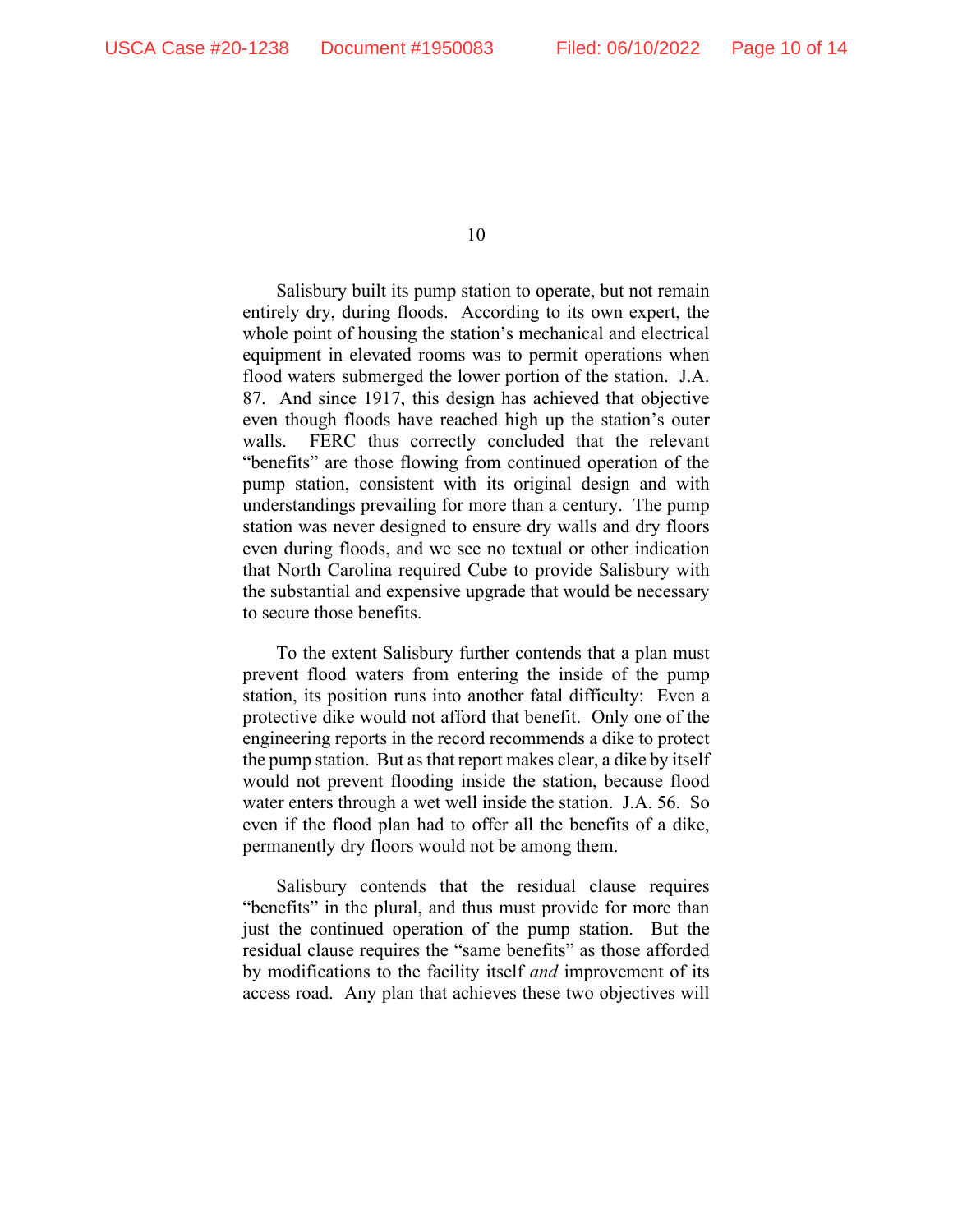necessarily offer more than one benefit. Moreover, keeping the station operational could itself plausibly be described as ensuring different benefits. For example, Salisbury itself describes the station as providing both "potable and firefighting water" for its residents. Salisbury Br. at 1.

#### III

We turn now to FERC's decision to approve Cube's flood plan. In reviewing it, we must accept findings of fact supported by substantial evidence. 16 U.S.C. § 825*l*(b). We must also consider whether the decision is arbitrary and capricious under the Administrative Procedure Act. 5 U.S.C. § 706(2)(A); *see Long Island Power Auth. v. FERC*, 27 F.4th 705, 712 (D.C. Cir. 2022). A decision is not arbitrary if it is "reasonable and reasonably explained." *Nw. Corp. v. FERC*, 884 F.3d 1176, 1179 (D.C. Cir. 2018).

### A

FERC reasonably concluded that Cube's plan will enable the pump station to continue operating during floods. As the Commission explained, the pump station was designed to keep sensitive equipment above the water line even when its lower portions flooded. *See Rehearing Order*, 172 FERC ¶ 61,254, P 28 n.55. And Cube proposed to further elevate this equipment to account for rising water levels caused by the dam. *Id.* at P 29. FERC thus reasonably explained the rationale for both Cube's plan and its approval decision.

Substantial evidence supports FERC's decision. As the Commission explained, the American Society of Civil Engineers recommends, and North Carolina law requires, essential structures to be placed two to three feet above the expected level of a once-in-a-century flood. *Rehearing Order*,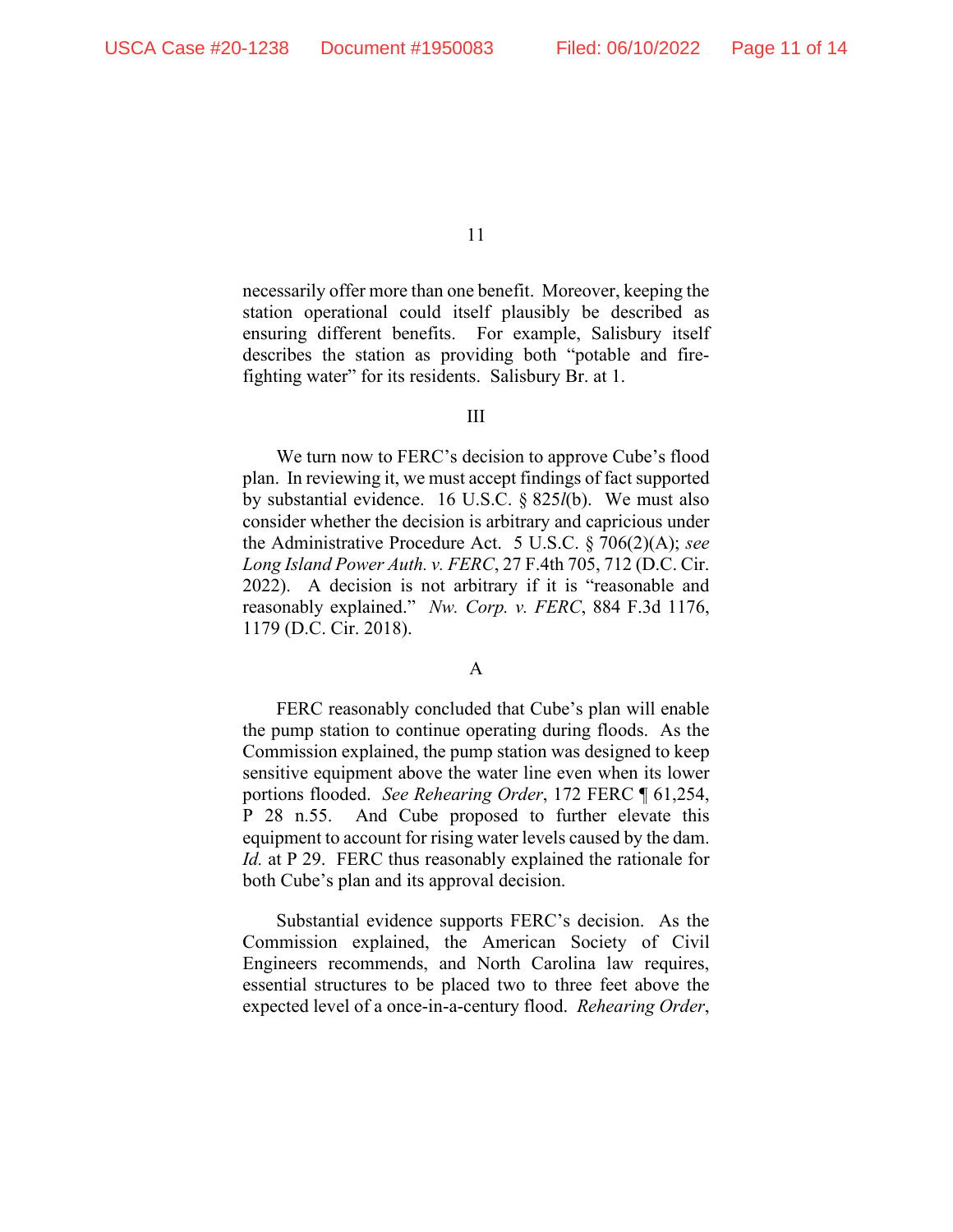172 FERC ¶ 61,254, P 10 n.25. And Cube's plan calls for raising the pump station's sensitive equipment a full 3.6 feet above that mark. *See id.* P 10. Indeed, during the plan's consultation period, Salisbury's expert agreed that raising sensitive equipment to that altitude would satisfy the water quality certification. J.A. 467.

B

Salisbury presses three arguments why FERC's approval order nonetheless was arbitrary. None persuades us.

*First*, Salisbury contends that FERC was required to consider whether Cube's flood plan would violate North Carolina's design, siting, electrical, and building codes. But the Federal Power Act reflects a separation between "subjects which remain under the jurisdiction of the States" and those "over which Congress vests [FERC] with authority to act." *S.C. Pub. Serv. Auth. v. FERC*, 850 F.2d 788, 795 (D.C. Cir. 1988) (quoting *First Iowa Hydro-Electric Coop. v. FPC*, 328 U.S. 152, 168 (1946)). So while the Act empowers FERC to exercise "operational control" over federal power projects, *Simmons v. Sabine River Auth.*, 732 F.3d 469, 476 (5th Cir. 2013), non-project facilities that lie outside project boundaries "remain[] under the jurisdiction of the States," *S.C. Pub. Serv. Auth.*, 850 F.2d at 795 (cleaned up)

Given this division of authority, FERC permissibly declined to assess whether Cube's plan complied with state law. It is one thing for FERC to police compliance with statemandated conditions incorporated into a federal license by operation of federal law, as FERC did here. But it is quite another for FERC to police compliance with state law generally: What North Carolina's building code has to say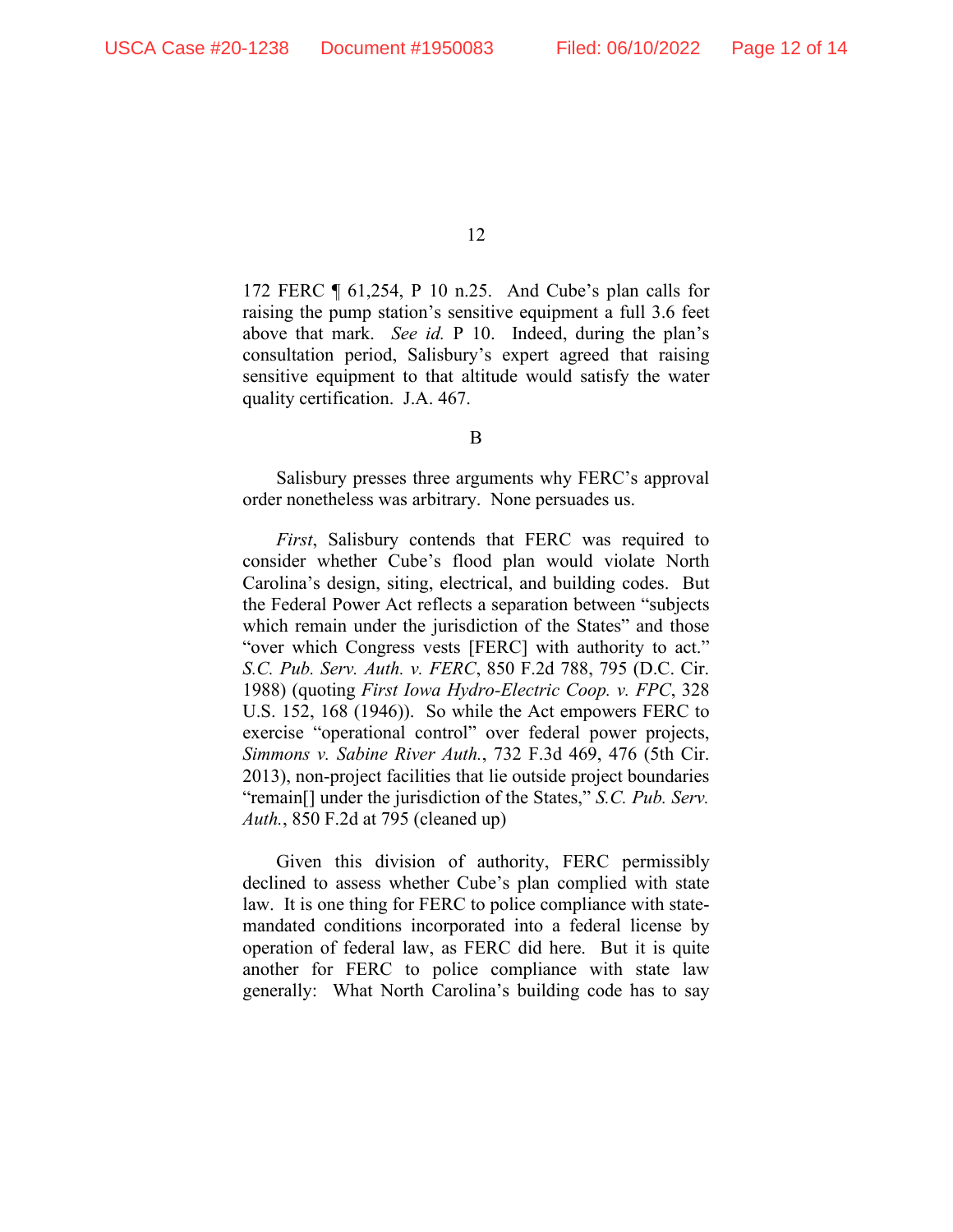about improvements to Salisbury's pump station is a question best left to North Carolina. Salisbury can raise any state-law objections to the plan with the appropriate state regulatory agencies. And in the unlikely event that it should be harmed by operation of the dam, Salisbury can seek tort damages—a remedy that the Federal Power Act expressly preserves. 16 U.S.C. § 803(c); *see*, *e.g.*, *Portland General Elec. Co.*, 107 FERC ¶ 61,158 PP 27–33 (2004). FERC did not act arbitrarily in applying these settled rules to the pump station, which it aptly described as a "non-project facilit[y] located on nonproject lands." *Rehearing Order*, 172 FERC ¶ 61,254, P 19.

*Second*, Salisbury contends that FERC arbitrarily refused to consider whether Cube's flood protection plan was consistent with sound engineering practices. Salisbury rests that claim on 18 C.F.R. § 12.5, which requires a FERC licensee to use such practices in designing, constructing, or modifying a "water power project or project works." By its terms, section 12.5 does not apply to Salisbury's pump station, which exists not to generate power, but to help turn river water into drinking water. We note that the North Carolina State Building Code, like section 12.5, requires "good engineering practice." N.C. Gen. Stat. § 143-138(c). But for the reasons explained above, FERC was not compelled to police compliance with that statelaw provision.

*Third*, Salisbury contends that Cube's plan will unreasonably endanger the city's pump station workers. As framed before FERC on rehearing, this argument merely repackaged Salisbury's other arguments that the plan violates North Carolina's building code and is not based on sound engineering practices. To the extent that Salisbury now presses a freestanding argument about worker safety, the argument was not preserved on rehearing before FERC, and we thus have no